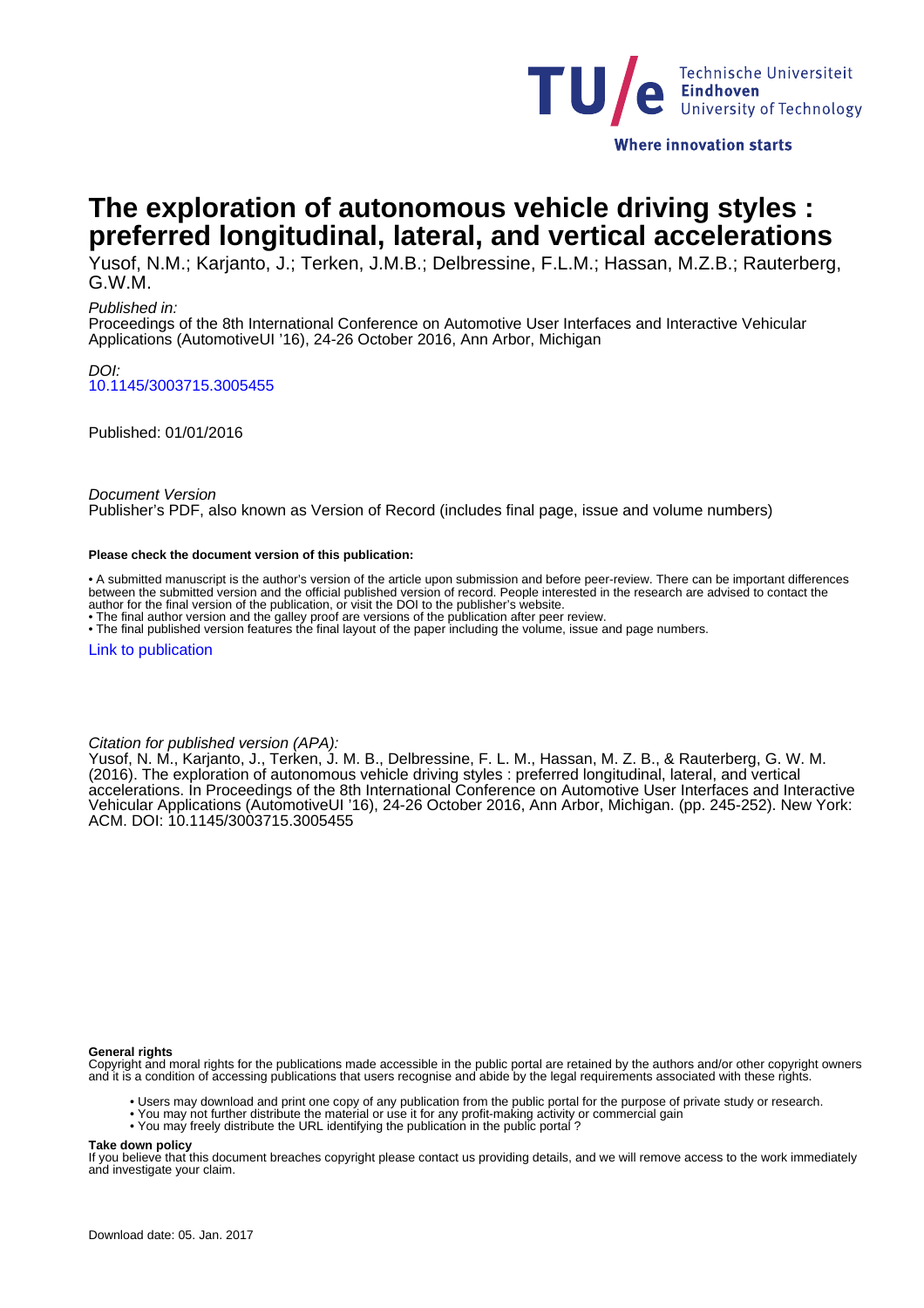# **The Exploration of Autonomous Vehicle Driving Styles: Preferred Longitudinal, Lateral, and Vertical Accelerations**

**Nidzamuddin Md. Yusof1,2, , Juffrizal Karjanto1,2, Jacques Terken1 , Frank Delbressine<sup>1</sup> , Muhammad Zahir Hassan1,3, and Matthias Rauterberg<sup>1</sup>**

<sup>1</sup>Department of Industrial Design, Eindhoven University of Technology, Eindhoven, Netherlands <sup>2</sup> Faculty of Mechanical Engineering, Universiti Teknikal Malaysia Melaka, Melaka, Malaysia <sup>3</sup>Faculty of Engineering Technology, Universiti Teknikal Malaysia Melaka, Melaka, Malaysia [n.yusof, j.karjanto, j.m.b.terken, fdelbres, m.z.b.hassan, g.w.m.rauterberg]@tue.nl

### **ABSTRACT**

This paper describes a new approach in exploring preferred driving styles for autonomous vehicles through simulation of autonomous driving in real road conditions. A Wizard experiment with an equipped car was conducted to investigate the preferences of people with different driving styles, assertive and defensive, for three autonomous vehicle driving styles (defensive, assertive and light rail transit), inducing different acceleration forces, at three different road profiles. Subjective and objective measurements were collected. The results show that the defensive driving style was preferred and there were variations between participants related to their own driving style. The results indicate that the preferences of assertive drivers for the driving style of an autonomous vehicle may not match their own driving style. Yet, users of future autonomous vehicles should be able to indicate and adjust the driving behaviour of an autonomous vehicle to their own preferences in order to maximize comfort in travelling experience.

### **Author Keywords**

Acceleration; assertive driving style; autonomous vehicle; defensive driving style; light rail transit driving style; sensation seeking

### **ACM Classification Keywords**

H.1.2. User/Machine System: Human factors; H.5.2 User Interface: Evaluation/methodology.

Copyright is held by the owner/author(s). Publication rights licensed to ACM.

ACM 978-1-4503-4533-0/16/10…\$15.00

DOI: http://dx.doi.org/10.1145/3003715.3005455.

# **INTRODUCTION**

Fully autonomous driving is expected to offer human drivers/users the opportunity to spend more of their travelling time by relaxing, working, or simply enjoying the in-car entertainment system [1]. Hence, future autonomous vehicle (AV) users will likely expect a comfortable riding experience. However, preferences for comfort settings may vary depending on different factors including people's own driving style (DS) [2].

Taubman-Ben-Ari et al. [3] investigated driving styles and arrived at eight types of DSs. They developed the Multidimensional Driving Style Inventory (MDSI) based on data from Israeli drivers. The MDSI was further validated by Hooft van Huysduynen et al. [4] for drivers in Belgium and Netherlands. In addition, Taubman-Ben-Ari et al. [3] found correlations between certain DSs and a sensation seeking (SS) trait, which was assessed using the questionnaire developed by Zuckerman et al. [5]. High SS scores were related to risky and high-velocity DSs while low SS scores were related to careful DS. Based on this finding, high SS drivers tend to be assertive drivers, who like to drive at or above the designated speed limit [6] and like to experience high accelerations during driving. Conversely, low SS drivers can be characterized as defensive drivers, who show less risky driving behaviour.

Whereas human drivers drive their cars based on emotions and motivations [7], [8], an AV is basically a very sophisticated robot maximizing safety, and the way it operates is strictly based on optimized logic. Hence, a conflict may arise in the DS preferences for the different types of AV users such as concerning the selection of accelerations at different road profiles. Thus, in order for AV users to enjoy doing secondary tasks and feeling comfortable, it might be expected that the AV users' preferences have to be matched with the AV DS.

Accordingly, the purpose of this study was to explore preferences of AV users, especially for the selection of the accelerations in three directions (longitudinal, lateral and vertical directions) for two projected autonomous driving

Permission to make digital or hard copies of all or part of this work for personal or classroom use is granted without fee provided that copies are not made or distributed for profit or commercial advantage and that copies bear this notice and the full citation on the first page. Copyrights for components of this work owned by others than the author(s) must be honored. Abstracting with credit is permitted. To copy otherwise, or republish, to post on servers or to redistribute to lists, requires prior specific permission and/or a fee. Request permissions from Permissions@acm.org.

*Automotive'UI 16,* October 24 - 26, 2016, Ann Arbor, MI, USA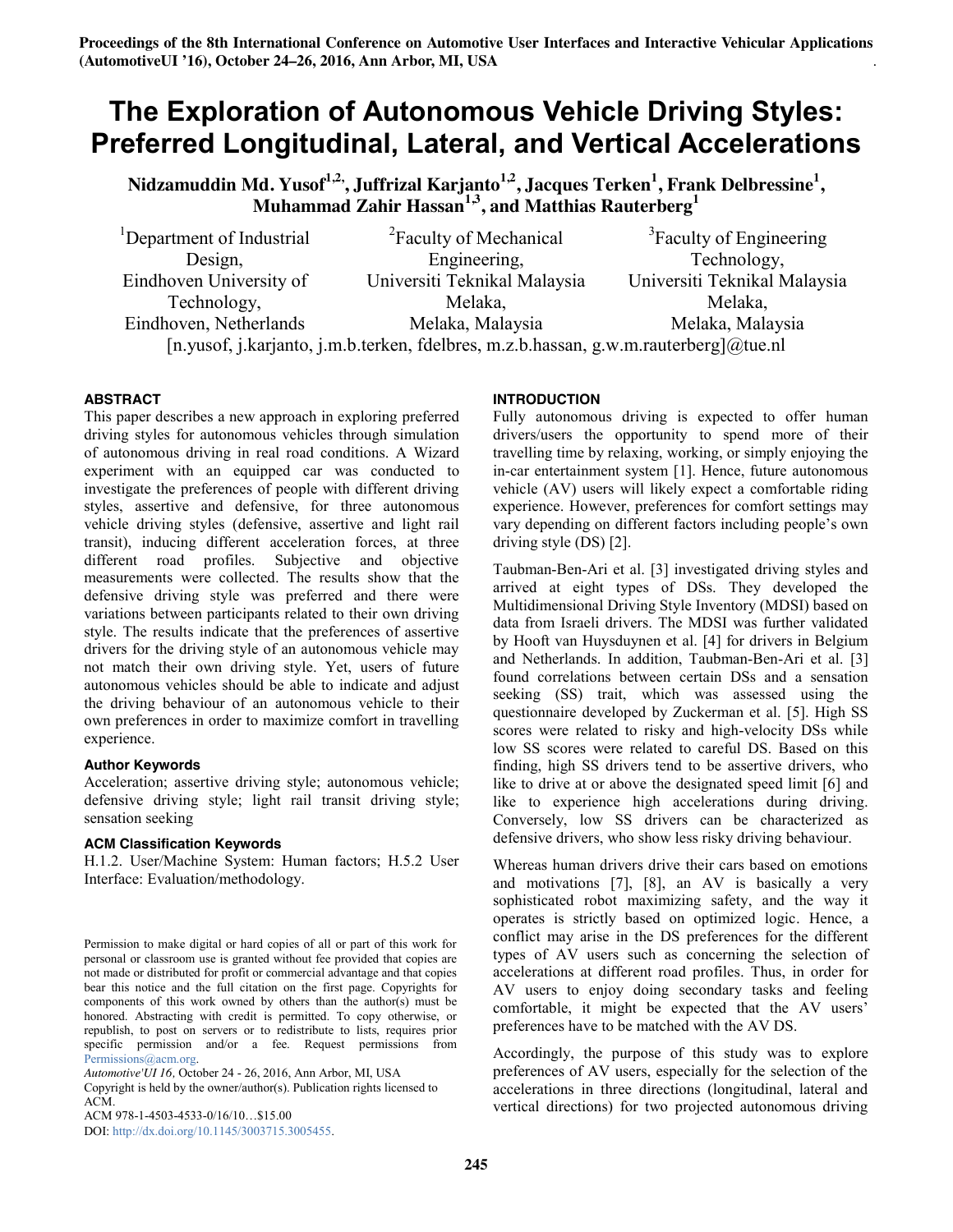styles (AV DSs), assertive and defensive. In addition, an existing transportation system delivering comfortable ways of travelling is the light rail transit (LRT), a vehicle that typically accelerates and decelerates slower than a humandriven car and provides freedom to the users to perform any secondary task whilst in a journey [9]. Thus, an LRT DS is also considered as a projected autonomous driving style to be explored in this study.

In line with the idea that drivers are primarily comfortable with their own driving styles, it was hypothesized that human drivers with assertive and defensive DSs were expected to be only comfortable with the matching type of DSs in the AV. In addition, both types of human drivers were expected to feel uncomfortable with the LRT AV DS due to the very defensive driving style. The hypotheses are summarized in Table 1.

| Human Driver<br>DS<br>AV DS | Assertive     | Defensive     |
|-----------------------------|---------------|---------------|
| Assertive                   | Comfortable   | Uncomfortable |
| <b>Defensive</b>            | Uncomfortable | Comfortable   |
| LRT                         | Uncomfortable | Uncomfortable |

**Table 1. Hypotheses of AV DSs preferences**

# **METHODOLOGY**

One of the ways to study human factors in AV experience is to use a driving simulator. Depending on the purpose of the study, a low-cost fixed-base driving simulator may suffice to induce an AV driving experience. However, as mentioned by Reymond and Kemeny [10], an extended study that involves the physical comfort experience related to experiencing acceleration forces in a vehicle, requires at least a moveable-base driving simulator system. However, most driving simulators are developed only for certain requirements and ignore other aspects of reality, which may affect the results [11]. Hence, we chose to execute this study in a real-road context with an equipped car. Instead of using an autonomous vehicle, autonomous driving was simulated through a Wizard approach with a normal car.

### **Equipment and Wizard setup**

An Audi A3, a family-sized testing vehicle from the TU/e Automotive Lab, was used for this study. The AV Driving style was simulated by a human driver, the Driving Wizard, who was an experienced driver with a valid driving license. The Driving Wizard was implemented based on the method developed by Baltodano et al. [12]. His main role was to simulate the three projected AV DSs and to induce the corresponding acceleration forces. The AV accelerations simulated by the Driving Wizard must be kept consistent. To this end, a special device, the Automatic Acceleration and Data controller (AUTOAccD), was developed and implemented in the vehicle to provide the Driving Wizard simulating the different AV DSs with continuous real-time feedback about the induced acceleration forces at the desired locations [13]. The AUTOAccD consisted of several electronic components such as accelerometers and

an on-board diagnostic (OBD) adapter. The OBD adapter was coupled to an OBD connector in the vehicle, and a 3.2" LCD display was placed on the windshield (Figure 1), where the Driving Wizard could access the range of acceleration forces on a real-time display. In addition, all the extracted data from the vehicle's system were retrieved through the OBD and stored in a Secure Digital (SD) card memory located within the AUTOAccD.



**Figure 1. AUTOAccD placement inside the car**

A series of training exercises was conducted before the study took place in order to make sure the Driving Wizard was able to maintain the desired accelerations at constant rates. Moreover, two drivers were used in this study and they were trained with AUTOAccD.

In addition, the co-driver, the Interaction Wizard, was in the car to complement the Driving Wizard. The primary role of the Interaction Wizard was to assist participants at any time and handling the questionnaires to participants during the experiment.

### **Road Scenarios and Selected Ranges of Accelerations**

The study was conducted on real roads within the TU/e compound. Critical points of interest (POI) were selected to probe participants' opinions about the simulated AV DSs. POI A is a speed hump, where the vertical acceleration was simulated. Longitudinal acceleration and deceleration were simulated on a straight road leaving or approaching a junction, at POI B and POI C, respectively. POI D was located on a curve road, to simulate lateral acceleration. The total length of the track was around 440 meters.

Based on previous findings [9], [14]–[18], ranges of longitudinal, lateral, and vertical accelerations for assertive and defensive AV DS, either maximum rates or average accelerations over a distance or time, were defined in term of gravitational acceleration (g) as shown in Table 2. There was no vertical acceleration range for the LRT because it does not induce notable vertical forces.

# **Participants**

Twelve healthy participants (7 male and 5 female) who owned valid driving licenses participated voluntarily in this study. They were all employees or students at the Eindhoven University of Technology (TU/e) and aged between 24 to 39 year old (Mean =  $29.6$ , SD =  $4.0$ ). Before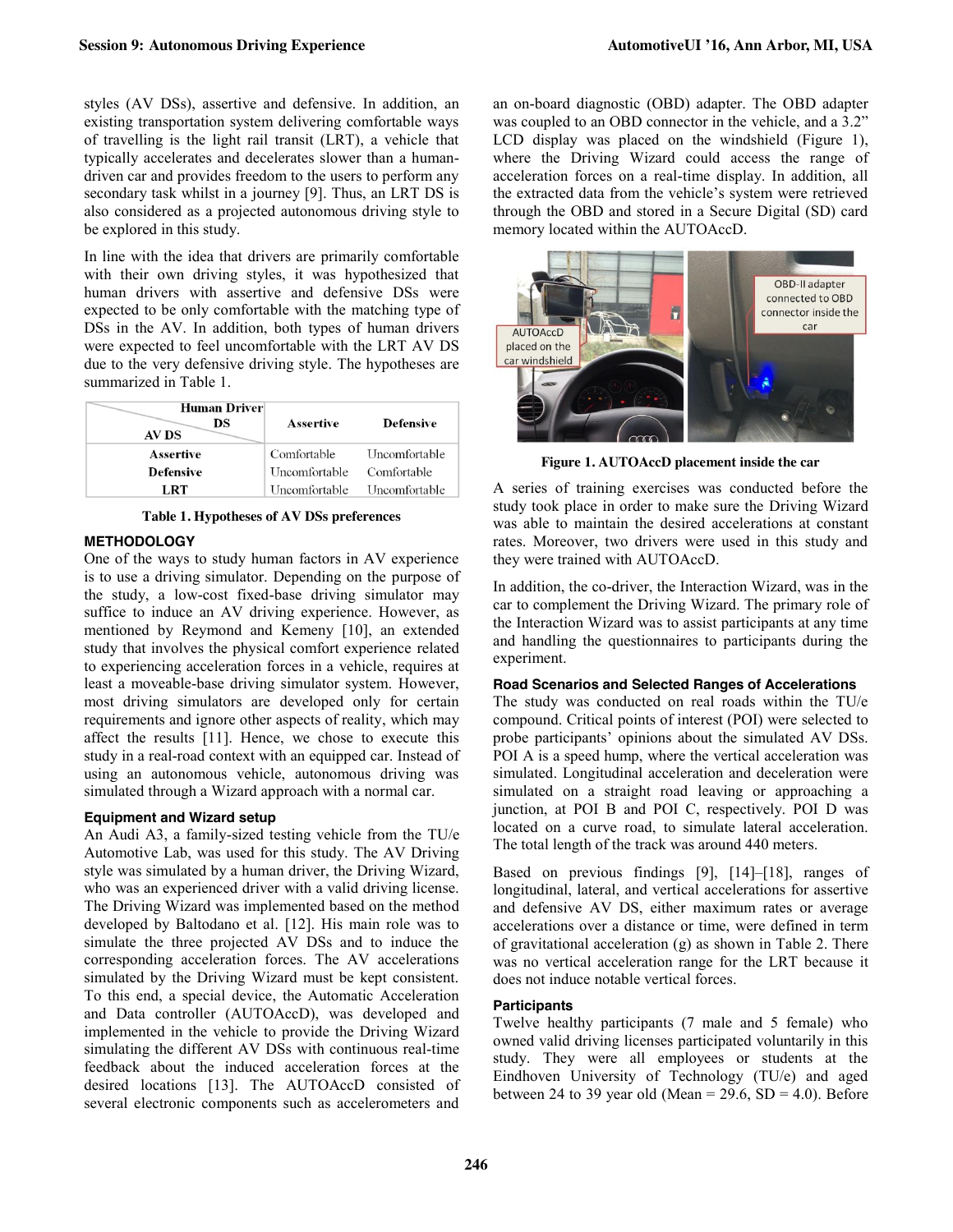participating, they answered the SS [5] questionnaire. On the basis of the SS questionnaire's score, they were classified as assertive (6 participants) or defensive (6 participants) drivers. Drivers with high SS scores (between 10 and 19) were considered as assertive drivers, while drivers with low SS scores (between 0 and 9) were considered as defensive drivers.

| Type of             | LRT                   | <b>Defensive</b> | <b>Assertive</b> |
|---------------------|-----------------------|------------------|------------------|
| <b>Acceleration</b> | <b>AV DS</b>          | <b>AV DS</b>     | <b>AV DS</b>     |
| Longitudinal        | $0.00$ g to           | $0.14$ g to      | $0.25$ g to      |
| Acceleration        | $0.14$ g              | $0.25$ g         | $0.50$ g         |
| Longitudinal        | $0.00 \text{ g}$ to - | $-0.14$ g to $-$ | $-0.33$ g to     |
| Deceleration        | $0.14$ g              | 0.33 g           | $-0.76$ g        |
| Lateral             | $0.00$ g to           | $0.15$ g to      | $0.42$ g to      |
| Acceleration        | $0.15$ g              | $0.42$ g         | $0.54$ g         |
| Vertical            |                       | $0.00$ g to      | $0.16$ g to      |
| Acceleration        |                       | $0.16$ g         | $0.66$ g         |

#### **Table 2. Ranges of accelerations for LRT, defensive, and assertive AV DSs in triaxial directions**

#### **Ratings**

In total, five different rating scales, labelled as R1, R2, R3, R4, and R5, were used in this study to elicit the participants' opinion at each of the POI. R1, R2, and R3 asked for judgements about the driving behaviour in terms of comfort, pleasantness, and safety, respectively. R4 was used to check the comparison between the simulated AV DS and the participant's DS while R5 asked for judgments about the magnitude of the acceleration. All items consisted of five-point Likert scales with  $R1$  1 = 'very comfortable' and  $5 = 'very unconfortable', R2 1 = 'very pleasant' and 5$  $=$  'very unpleasant', R3 1 = 'very safe' and  $5 =$  'very dangerous',  $R4$  1 = 'very true of me' and  $5$  = 'very untrue of me', and R5  $1 =$  'the force is much too high' and  $5 =$  'the force is much too low'.

#### **Procedure**

Upon arrival, the participant was briefed about the nature of the experiment, especially the role of the participant during the experiment and was asked to sign the consent form. Then, the participant was brought to the car and once the participant was seated in the back seat, reminders of the safety measures such as fasten the seatbelt were given by the Interactive Wizard.

Then the Driving Wizard drove the car to the first POI, POI A. Just before arriving at the POI A, the car was stopped and the Interactive Wizard gave a short briefing to the participant about the induced force to be generated from the acceleration when the vehicle was passing through POI A. Then, the Driving Wizard simulated the AV DS according to the selected acceleration based on Table 2. Next, once the AV DS had been simulated, the car was stopped again, and the Interactive Wizard handed out the rating form to the participant. The participants gave the ratings directly after experiencing the force, in order to minimize the washout effects [19]. In addition, the car needed to be in a standstill position when the participants were engaged in the rating task to reduce any carsickness symptoms [20]. After the participant completed the ratings for the current POI, the Driving Wizard drove the car to the next POI. This sequence was repeated at POI B, C and D.

To balance carry-over effects, the order of simulated AV DSs was pseudo-randomized for all participants, so that all orders occurred equally often. Within a ride, always the same DS was presented. After all the three types of AV DSs had been simulated, the participant was brought back to the starting point for a short debriefing and was given a small voucher as a token of appreciation. The total length of the scenario was around 45 minutes.

### **RESULTS AND DISCUSSIONS**

#### **Phase 1: Comfort, Pleasantness and Safety Ratings (R1, R2 and R3)**

The Wilcoxon signed-ranks test (WSRT), a non-parametric analysis, was carried out to find the relations between the ratings for the two simulated AV DSs at POI A (Table 3). The Friedman's Test (FT) was used to compare the ratings for the three simulated AV DS at POI B, C, and D. If there was a significant result from FT, post-hoc analyses with WSRT were conducted with a Bonferroni correction applied, setting  $p_{\text{crit}}$  < 0.017 [21].

The results for POI A (speed hump), POI B (acceleration), POI C (deceleration), and POI D (cornering) are shown in Table 3, Table 4, Table 5, and Table 6, respectively. Each table consists of ratings (R) for comfort, pleasantness and safety, type of driver (Dri), the median rating (Mdn) as the measure of central tendency, and the results of the statistical test.

### *Point of Interest (POI) A - Speed Hump*

As can be seen in Table 3, the test showed that for assertive drivers, the ratings for comfort, pleasantness and safety were significantly higher for defensive AV DS than for assertive AV DS. The same result was found for defensive drivers.

| R                                          | Dri | AV DS        | Mdn            | WSRT                                     |  |  |
|--------------------------------------------|-----|--------------|----------------|------------------------------------------|--|--|
|                                            |     | A            | 3.0            | $z = -2.03$ , $p = 0.042^*$ ,            |  |  |
| 1. Comfort                                 | A   | D            | 1.0            | $r = -0.59$                              |  |  |
|                                            |     | $\mathsf{A}$ | 4.0            | $z = -2.23$ , $p = 0.026^{\degree}$ ,    |  |  |
|                                            | D   | D            | 1.5            | $r = -0.64$                              |  |  |
|                                            | A   | A            | 40             | $z = -2.23$ , $p = 0.026^*$ ,            |  |  |
| 2. Pleasantness                            |     | D            | 1.0            | $r = -0.64$                              |  |  |
|                                            | D   | A            | 3.5            | $z = -2.23$ , $p = 0.026^{\degree}$ ,    |  |  |
|                                            |     | D            | 2.0            | $r = -0.64$                              |  |  |
|                                            |     | A            | 2.5            | $z = -2.07$ , $p = 0.038^*$ ,            |  |  |
|                                            | A   | D            | 1 <sub>0</sub> | $r = -0.60$                              |  |  |
| 3. Safety                                  |     | A            | 40             | $z = -2.27$ , $p = 0.023$ <sup>*</sup> , |  |  |
|                                            | D   | D            | 1.0            | $r = -0.66$                              |  |  |
| Indicates significant effect $(n \geq 05)$ |     |              |                |                                          |  |  |

*\* Indicates significant effect (p < .05)*

**Table 3. Rating analysis at POI A (speed hump)**

In general, both types of drivers indicated higher comfort, pleasantness and safety for the simulated defensive AV DS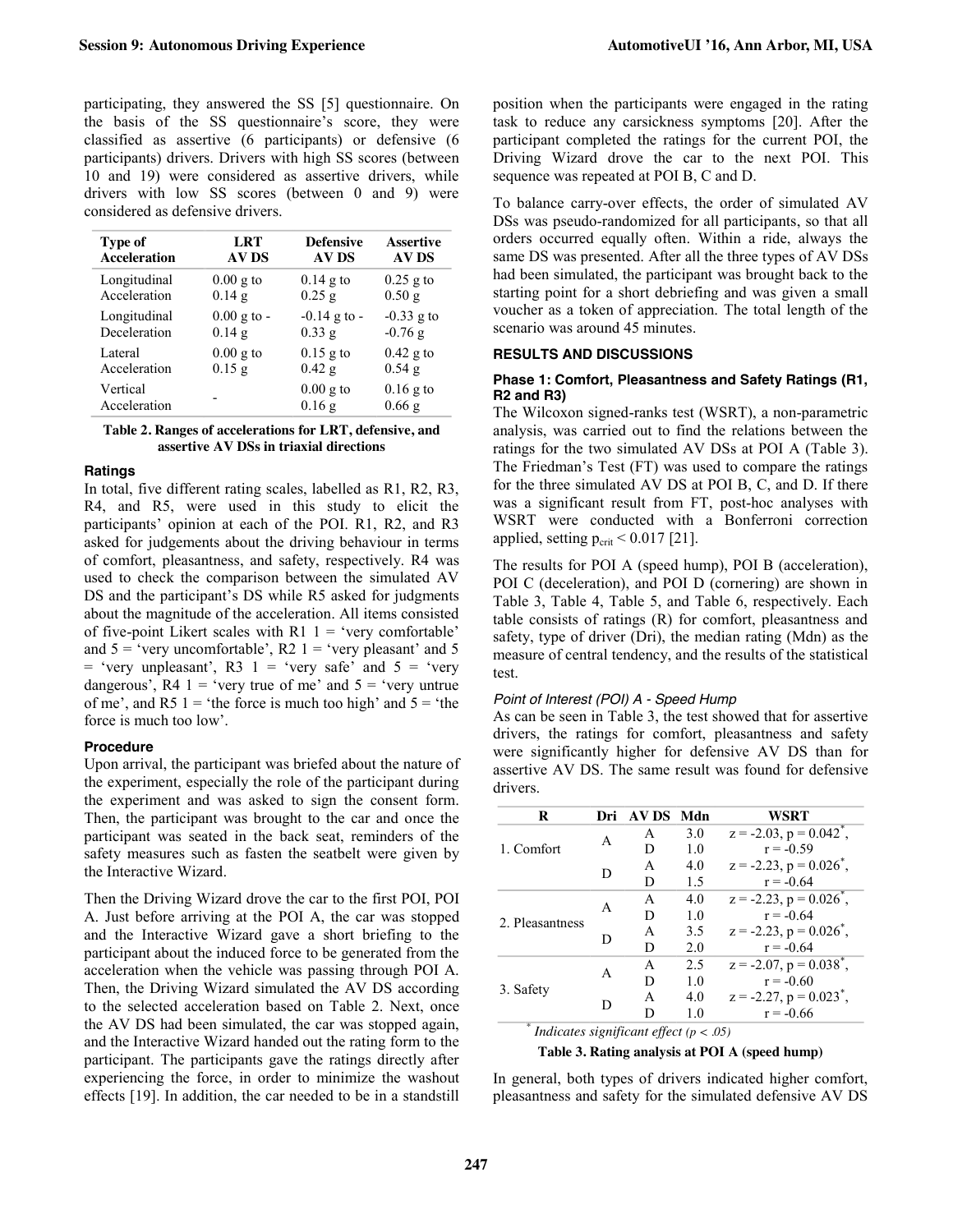at POI A (Mdn  $= 1.0$  to 2.0). Furthermore, as expected, defensive drivers were more negative towards the simulated assertive AV DS (Mdn rating 3.5 to 4.0) than assertive drivers (Mdn rating 2.5 to 4.0). Finally, although assertive drivers were neutral about the comfort and safety of the assertive AV DS, they rated the assertive AV DS to be unpleasant (Mdn =  $4.0$ ).

#### *Point of Interest (POI) B - Acceleration*

Table 4 shows that, for assertive drivers, the ratings for comfort, pleasantness and safety were lower (indicating better appreciation) for defensive and LRT AV DS than for assertive AV DS, but none of the comparisons gave a significant effect. The same direction of judgements (better appreciation of defensive and LRT AV DS) was obtained from defensive drivers; here, most comparisons were significant.

| R                                             | Dri | <b>AV DS Mdn</b>     |                   | FT                                               |                 | <b>WSRT</b>                                             |
|-----------------------------------------------|-----|----------------------|-------------------|--------------------------------------------------|-----------------|---------------------------------------------------------|
| 1. Comfort                                    | A   | А<br>D<br><b>LRT</b> | 4.0<br>3.0<br>2.5 | $\chi^2(2) = 2.22$ ,<br>$p = 0.331$              |                 |                                                         |
|                                               |     | A                    | 4.0               |                                                  | A<br>D          | $z = -2.22$ , $p = 0.016^*$ ,<br>$r = -0.64$            |
|                                               | D   | D                    | 2.0               | $\chi^2(2) = 10.18,$<br>p = 0.006 <sup>**</sup>  | A<br><b>LRT</b> | $z = -2.21$ , $p = 0.016^*$ ,<br>$r = -0.64$            |
|                                               |     | <b>LRT</b>           | 2.0               |                                                  | D<br><b>LRT</b> | $z = -0.38$ , $p = 0.500$ ,<br>$r = -0.11$              |
| 2. Pleasantness                               | A   | A<br>D<br><b>LRT</b> | 4.0<br>1.5<br>2.5 | $\chi^2(2) = 4.10,$<br>$p = 0.129$               |                 |                                                         |
|                                               |     | A                    | 4.0               | $\chi^2(2) = 10.38,$<br>p = 0.006 <sup>**</sup>  | A<br>D          | $z = -2.23$ , $p = 0.016^{\circ}$ ,<br>$r = -0.64$      |
|                                               | D   | D                    | 2.0               |                                                  | A<br><b>LRT</b> | $z = -2.26$ , $p = 0.016^*$ ,<br>$r = -0.65$            |
|                                               |     | <b>LRT</b>           | 2.0               |                                                  | D<br><b>LRT</b> | $z = -0.58$ , $p = 0.375$ ,<br>$r = -0.17$              |
|                                               | A   | A<br>D<br><b>LRT</b> | 3.5<br>2.0<br>1.5 | $\chi^2(2) = 4.57$ ,<br>$p = 0.102$              |                 |                                                         |
| 3. Safety                                     |     | A                    | 4.0               | $\chi^2(2) = 10.17$ ,<br>p = 0.006 <sup>**</sup> | A<br>D          | $z = -2.26$ , $p = 0.016^{\circ}$ ,<br>$r = -0.65$      |
|                                               | D   | D                    | 2.0               |                                                  | A<br><b>LRT</b> | $z = -2.25$ , $p = 0.016$ <sup>*</sup> ,<br>$r = -0.65$ |
|                                               |     |                      | <b>LRT</b>        | 1.5                                              |                 | D<br><b>LRT</b>                                         |
| Indicates significant effect $(n \times 017)$ |     |                      |                   |                                                  |                 |                                                         |

 $*$ <sup>\*</sup> *Indicates highly significant effect* ( $p < .01$  with  $p_{crit} < .05$ )

#### **Table 4. Ratings analysis at POI B (acceleration)**

#### *Point of Interest (POI) C - Deceleration*

As can be seen from Table 5, AV DS had a significant effect (shown in column FT) in all cases. Again, the pattern was the same, with better appreciation of defensive and LRT AV DS, both for participants with an assertive and a defensive driving style, but due to the Bonferroni adjustment of  $p_{\text{crit}}$  for multiple comparisons only few posthoc tests gave significant results. In general, both types of drivers indicated uncomfortable, unpleasant and unsafe feelings with assertive AV DS for the braking scenario. On the other hand, both types of drivers showed comfortable, pleasant and safe feelings with defensive and LRT AV DSs.

| $\bf{R}$        | Dri | AV DS Mdn      |     | FT                                      |                 | <b>WSRT</b>                                |                                            |
|-----------------|-----|----------------|-----|-----------------------------------------|-----------------|--------------------------------------------|--------------------------------------------|
|                 |     | A              | 4.0 |                                         | A               | $z = -2.22$ , $p = 0.016^*$ ,              |                                            |
|                 |     | D              | 2.0 |                                         | D               | $r = -0.64$                                |                                            |
|                 | A   |                |     | $\chi^2(2) = 8.27$ ,                    | A               | $z = -2.12$ , $p = 0.031$ ,                |                                            |
|                 |     |                |     | $p = 0.016^*$                           | <b>LRT</b><br>D | $r = -0.61$                                |                                            |
| 1. Comfort      |     | <b>LRT</b>     | 1.0 |                                         | <b>LRT</b>      | $z = -0.28$ , $p = 0.500$ ,<br>$r = -0.08$ |                                            |
|                 |     |                |     |                                         | A               | $z = -2.07$ , $p = 0.031$ ,                |                                            |
|                 |     | $\overline{A}$ | 4.0 |                                         | D               | $r = -0.60$                                |                                            |
|                 |     |                |     | $\chi^2(2) = 6.10,$                     | A               | $z = -1.83$ , $p = 0.063$ ,                |                                            |
|                 | D   | D              | 2.0 | $p = 0.047$ *                           | <b>LRT</b>      | $r = -0.53$                                |                                            |
|                 |     |                |     |                                         | D               | $z = -0.41$ , $p = 0.406$ ,                |                                            |
|                 |     | <b>LRT</b>     | 2.0 |                                         | <b>LRT</b>      | $r = -0.12$                                |                                            |
|                 |     | $\overline{A}$ | 4.0 |                                         | A               | $z = -2.12$ , $p = 0.031$ ,                |                                            |
|                 |     |                |     |                                         | D               | $r = -0.61$                                |                                            |
|                 |     | D<br>A         | 3.0 | $\chi^2(2) = 7.18$ ,                    | A               | $z = -2.06$ , $p = 0.031$ ,                |                                            |
|                 |     |                |     | $p = 0.028$ <sup>*</sup>                | <b>LRT</b>      | $r = -0.59$                                |                                            |
|                 |     | <b>LRT</b>     | 1.0 |                                         | D               | $z = -1.22$ , $p = 0.188$ ,                |                                            |
| 2. Pleasantness |     |                |     |                                         | <b>LRT</b>      | $r = -0.35$                                |                                            |
|                 |     | $\overline{A}$ | 4.0 | $\chi^2(2) = 8.40,$<br>$p = 0.015^*$    | A               | $z = -2.00$ , $p = 0.063$ ,                |                                            |
|                 |     |                |     |                                         | D               | $r = -0.58$                                |                                            |
|                 | D   | D              | 2.0 |                                         | A               | $z = -2.32$ , $p = 0.016^*$ ,              |                                            |
|                 |     |                |     |                                         | <b>LRT</b>      | $r = -0.64$                                |                                            |
|                 |     | <b>LRT</b>     | 2.0 |                                         | D               | $z = -1.13$ , $p = 0.250$ ,                |                                            |
|                 |     |                |     |                                         |                 | <b>LRT</b>                                 | $r = -0.33$                                |
|                 |     | $\overline{A}$ |     | 3.5                                     |                 | A<br>D                                     | $z = -2.04$ , $p = 0.031$ ,<br>$r = -0.59$ |
|                 |     |                |     | $\chi^2(2) = 10.30$ ,<br>$p = 0.006$ ** | A               | $z = -2.23$ , $p = 0.016$ <sup>*</sup> ,   |                                            |
|                 | A   | D              | 2.0 |                                         | <b>LRT</b>      | $r = -0.64$                                |                                            |
| 3. Safety<br>D  |     |                |     |                                         | D               | $z = -1.73$ , $p = 0.125$ ,                |                                            |
|                 |     | LRT            | 1.0 |                                         | <b>LRT</b>      | $r = -0.50$                                |                                            |
|                 |     |                |     |                                         | A               | $z = -2.27$ , $p = 0.016$ ,                |                                            |
|                 |     | $\overline{A}$ | 3.5 | $\chi^2(2) = 6.91,$<br>$p = 0.032^*$    | D               | $r = -0.58$                                |                                            |
|                 |     |                |     |                                         | A               | $z = -1.84$ , $p = 0.063$ ,                |                                            |
|                 |     | D              | 2.0 |                                         | <b>LRT</b>      | $r = -0.53$                                |                                            |
|                 |     | <b>LRT</b>     | 2.0 |                                         | D               | $z = -0.33$ , $p = 0.500$ ,                |                                            |
|                 |     |                |     |                                         | <b>LRT</b>      | $r = -0.10$                                |                                            |

*\* Indicates significant effect*  $(p < .017)$  *\*\* <i>Indicates highly significant effect*  $(p < .01$  *with*  $p_{crit} < .05)$ 

#### **Table 5. Ratings analysis at POI C (deceleration)**

*Point of Interest (POI) D - Cornering*  As can be seen from Table 6, for POI D the same trend emerged as for the other POIs, with better appreciation of defensive and LRT AV DS than of assertive AV DS, although the differences in ratings were smaller. However, the ratings for the assertive AV DS in general were less negative than for the other POIs. The effect of AV DS was significant for ratings of comfort and safety, both for assertive and defensive drivers, but not for ratings of pleasantness. Post-hoc analyses showed that, both for assertive and defensive drivers, the differences between assertive and defensive AV DSs and between assertive and LRT AV DSs were significant for comfort ratings. For safety ratings, again due to the Bonferroni adjustment of  $p_{\text{crit}}$  for multiple comparisons only few post-hoc tests gave significant results.

|        |            | R Dri AV DS Mdn |    | FТ |                                                                                               | WSRT                          |
|--------|------------|-----------------|----|----|-----------------------------------------------------------------------------------------------|-------------------------------|
|        |            | A               | 35 |    |                                                                                               | $z = -2.33$ , $p = 0.016^*$ , |
|        |            |                 |    |    | D                                                                                             | $r = -0.67$                   |
| omfort |            |                 |    |    | 1.5 $\chi^2(2) = 10.18$ , A $z = -2.23$ , $p = 0.016^*$ ,<br>$p = 0.006^{**}$ LRT $r = -0.64$ |                               |
|        | $LRT = 10$ |                 |    | D  | $z = -1.00$ , $p = 0.312$ ,                                                                   |                               |
|        |            |                 |    |    | LRT                                                                                           | $r = -0.29$                   |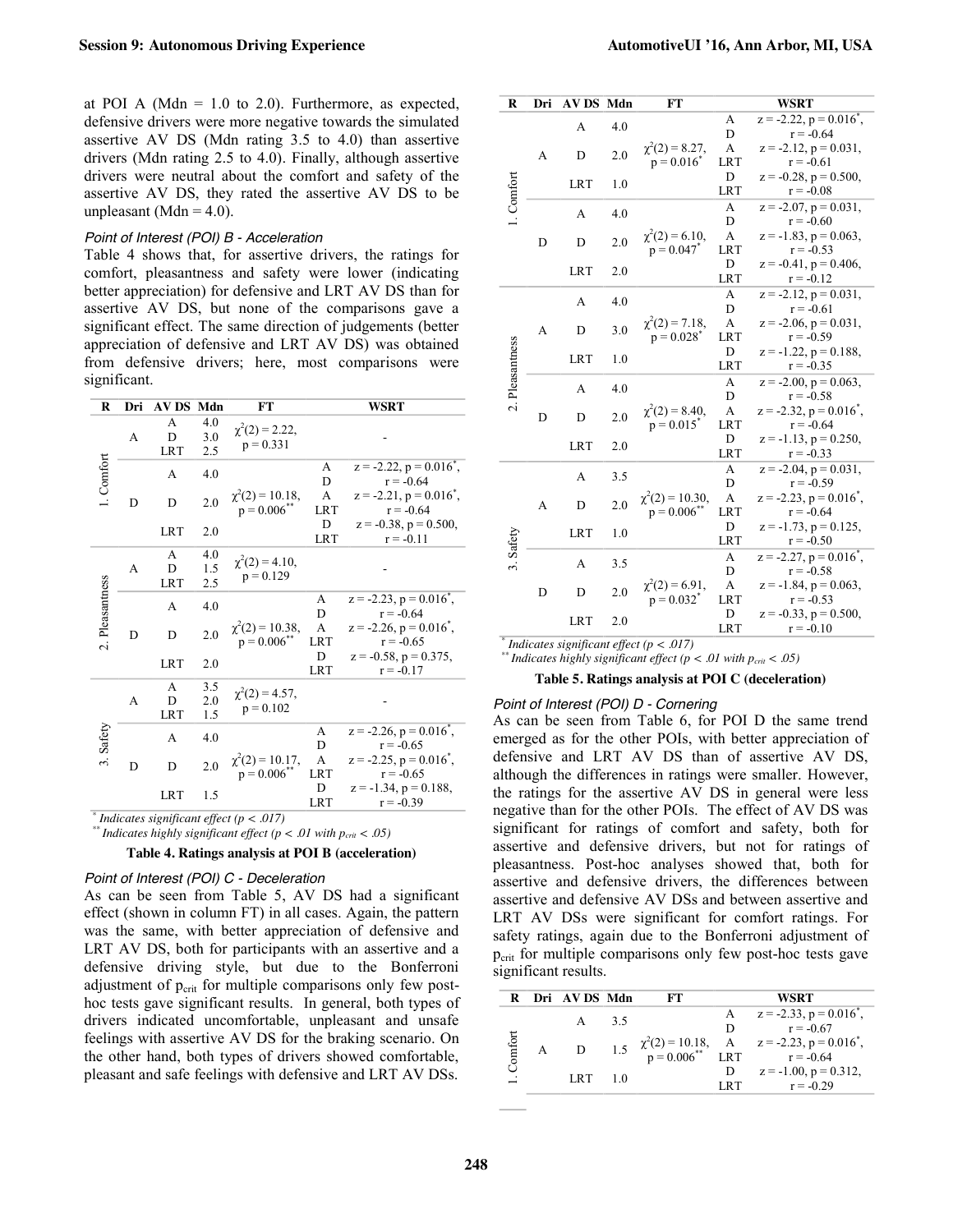|              |   | A          | 3.0                                            |                                               | А<br>D                                     | $z = -2.07$ , $p = 0.031$ <sup>*</sup> ,<br>$r = -0.60$ |  |
|--------------|---|------------|------------------------------------------------|-----------------------------------------------|--------------------------------------------|---------------------------------------------------------|--|
|              | D | D          | 2.0                                            | $\chi^2(2) = 10.30,$<br>p = 0.006**           | A<br><b>LRT</b>                            | $z = -2.27$ , $p = 0.016$ <sup>*</sup> ,<br>$r = -0.66$ |  |
|              |   | <b>LRT</b> | 2.0                                            |                                               | D<br><b>LRT</b>                            | $z = -1.73$ , $p = 0.125$ ,<br>$r = -0.50$              |  |
|              |   | A          | 3.0                                            | $\chi^2(2) = 4.67$ ,                          |                                            |                                                         |  |
|              | A | D          | 2.0                                            | $p = 0.097$                                   |                                            |                                                         |  |
| Pleasantness |   | <b>LRT</b> | 2.0                                            |                                               |                                            |                                                         |  |
|              |   | A          | 3.0                                            | $\chi^2(2) = 4.11$ ,<br>$p = 0.128$           |                                            |                                                         |  |
|              | D | D          | 2.5                                            |                                               |                                            |                                                         |  |
|              |   | <b>LRT</b> | 2.0                                            |                                               |                                            |                                                         |  |
|              |   | A          | 2.5                                            |                                               | А                                          | $z = -2.06$ , $p = 0.031$ ,                             |  |
|              |   |            |                                                | $\chi^2(2) = 7.63,$<br>p = 0.022 <sup>*</sup> | D                                          | $r = -0.59$                                             |  |
|              | A | D          | 2.0                                            |                                               | A                                          | $z = -1.84$ , $p = 0.063$ ,                             |  |
|              |   |            |                                                |                                               | <b>LRT</b>                                 | $r = -0.64$                                             |  |
|              |   | <b>LRT</b> | 2.0                                            |                                               | D                                          | $z = -0.00$ , $p = 0.750$ ,                             |  |
| 3. Safety    |   |            |                                                |                                               | <b>LRT</b>                                 | $r = -0.00$                                             |  |
|              |   | 3.0<br>A   |                                                | А                                             | $z = -2.07$ , $p = 0.031$ ,                |                                                         |  |
|              |   |            |                                                |                                               | D                                          | $r = 0.60$                                              |  |
|              | D | 2.0<br>D   | $\chi^2(2) = 10.30,$<br>p = 0.006 <sup>*</sup> | A<br><b>LRT</b>                               | $z = -2.23$ , $p = 0.016$ ,<br>$r = -0.64$ |                                                         |  |
|              |   |            |                                                |                                               | D                                          | $z = -1.73$ p = 0.125,                                  |  |
|              |   | <b>LRT</b> | 1.5                                            |                                               | <b>LRT</b>                                 | $r = -0.50$                                             |  |
|              |   |            |                                                |                                               |                                            |                                                         |  |

*\* Indicates significant effect (p < .017) \*\* Indicates highly significant effect (p < .01 with pcrit < .05)*

**Table 6. Ratings analysis at POI D (cornering)**

#### **Phase 2: Range Refinement (R4 and R5)**

Figure 2 shows participants' self-reflections on their own DS when compared to the simulated AV DSs (R4) and participants' opinion on the magnitude of the simulated AV DSs (R5). Participants no. 1 to 6 were assertive drivers and participants no. 7 to 12 were defensive drivers. In addition, Figure 2 was arranged in such a way that it started with the highest SS score to the lowest SS score, in which participant no.1 was the driver with the highest SS score while participant no.12 was the driver with the lowest SS score.

A general trend that can be deduced from this figure is that most of the participants agreed with the defensive AV DS settings. In addition, most participants found the LRT AV DS too defensive and the assertive AV DS too assertive.

Looking at the results in more detail, for longitudinal acceleration, nearly all participants reported that the simulated assertive AV DS was too aggressive. On the other hand, most participants felt the simulated defensive AV DS was just right and half of participants indicated that the simulated LRT AV DS was too defensive. In addition, participants reported to have different opinions about the simulated AV DS depending on whether they were driver



**Figure 2. Comparison of AV DSs with participant' perception, and reflection of own DS with the AV DS. Participants no. 1 to 6 are assertive drivers and participants no. 7 to 12 are defensive drivers.**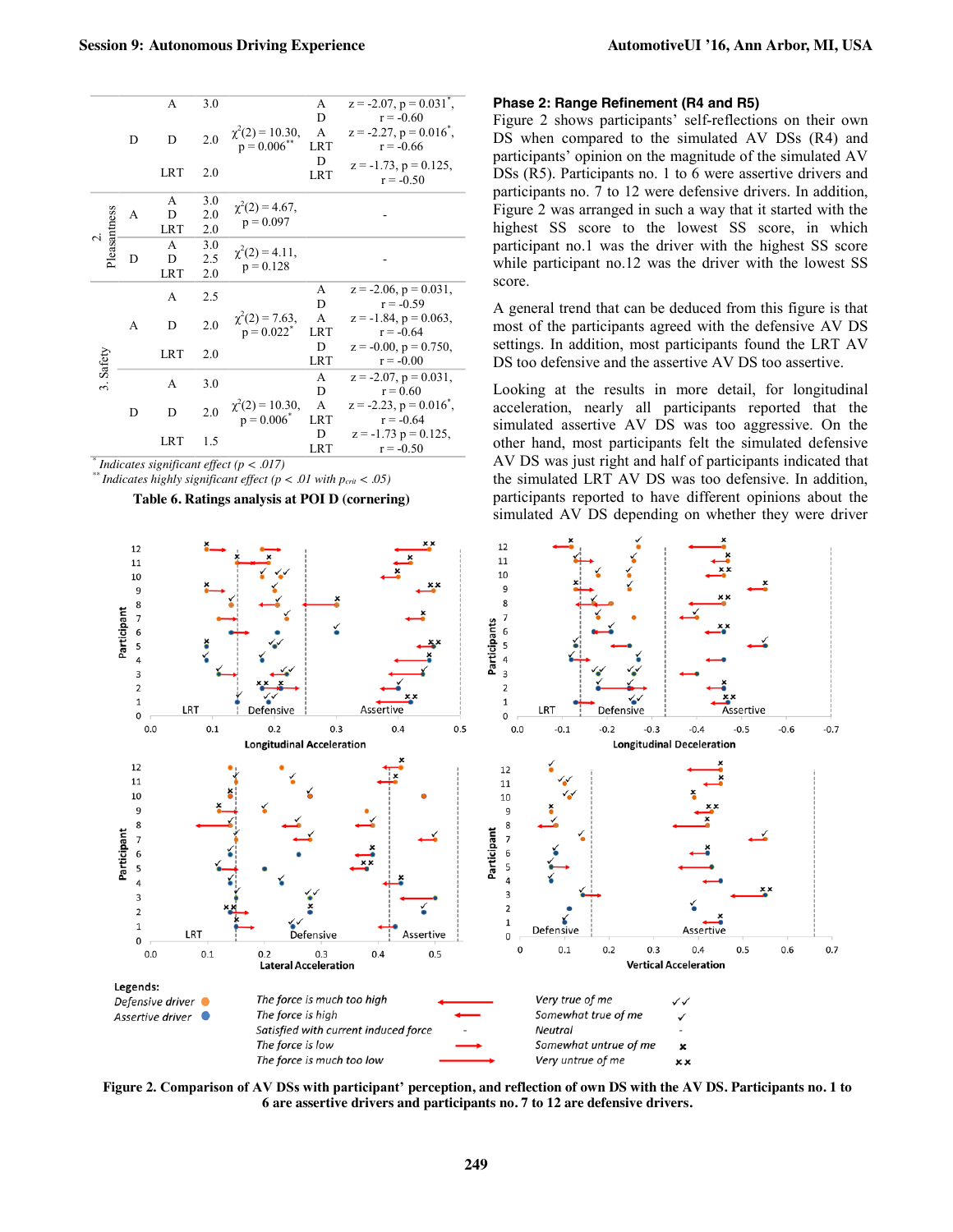or passenger. For example, participants no. 2 and 3 stated that the acceleration for assertive AV DS was similar to their actual DS, but as a passenger (as in this study) they believed that the induced forces (forces generated by the acceleration) should be lowered. Only participant no. 8 preferred the LRT AV DS while participant no. 2 can be considered as an extremely assertive driver as he/she indicated that the acceleration forces should be higher than the ones that were presented in this study.

A similar trend was found for simulated longitudinal deceleration. All participants indicated that the simulated assertive AV DS was too assertive. The majority of the participants indicated that the defensive and LRT AV DSs were similar to their preferences. However, it should be noted that the simulated LRT AV DS was conducted nearly at the lower-end of the defensive AV DS's range because of the difficulties to simulate such small accelerations in a relatively short track available in the compound of TU/e. Furthermore, most participants reflected that their own DS was similar to the simulated defensive AV DS, with an exception to participant no. 8, who showed a preference for the LRT AV DS when decelerating.

For lateral acceleration or cornering, most participants judged that the simulated assertive AV DS were too intense (some were simulated at the higher-end of defensive AV DS's range). Most participants indicated that the simulated defensive AV DS was just right while half of participants mentioned that the simulated LRT AV DS was too defensive. It should be noted that due to experimental difficulties, almost all simulated LRT AV DS were simulated at the lower-end of the defensive AV DS's range. In addition, most of the participants (except for participant no. 2 and 7) showed that the simulated defensive or LRT AV DSs were a reflection of their own DSs. Once more, participant no. 8 demonstrated strong preference towards the LRT AV DS in the cornering.

For vertical acceleration, two participants (no. 2 and 10) were satisfied with the simulated assertive AV DS while most participants thought that the simulated defensive AV DS was just right. In addition, the majority of the participants indicated that the simulated defensive AV DS were almost the same as their own DSs. Only two participants (no. 2 and 7) revealed that the simulated assertive AV DS were about the same as their own DS.

In general, most participants with a defensive driving style agreed that the simulated defensive AV DS was somewhat similar to their own driving styles. Therefore, it was no surprise that they indicated that the simulated assertive AV DS should be slower. Interestingly, some participants with an assertive driving style stated that the simulated defensive AV DS was a good reflection of their own driving styles. They also pointed out that the forces felt in simulated assertive AV DSs should be lowered.

#### **CONCLUSIONS AND GENERAL DISCUSSION**

The present work explored the experienced comfort, pleasantness and safety of three different simulated driving styles for autonomous vehicles for two types of drivers. The simulated AV DSs were assertive, defensive and LRT AV DSs, and were simulated at different locations in real road conditions to induce triaxial accelerations (longitudinal, lateral and vertical accelerations). In order to achieve the predefined accelerations, a Wizard approach was used with support from a device called AUTOAccD. Assertive and defensive drivers were identified by means of a questionnaire on the Sensation Seeking dimension developed by Zuckerman et al. [5].

The subjective ratings show a consistent pattern. Both types of drivers rated the comfort, pleasantness and safety of the defensive and LRT AV DS higher than of the assertive AV DS. The associated comparisons were not always significant, since the use of Bonferroni correction makes the test a bit conservative ( $p_{crit}$  < 0.017). If such strict correction had not been applied, the results would otherwise show significant differences between assertive and defensive AV DSs, and between assertive and LRT AV DSs.

In general, the responses of both types of participants in the current study were rather similar regarding the selfreflection (R4) and simulated accelerations (R5) ratings. Only participant no. 2, an assertive driver, demonstrated a preference for high acceleration forces during the experiment. Conversely, participant no. 8, a defensive driver, reported that the LRT AV DS was better than the defensive AV DS. Regardless of driver' type, participants pointed out that they would prefer all generated forces to be in the range of defensive and LRT AV DSs. Hence, in the current study, there are no notable differences between assertive and defensive drivers. While it was found before that Sensation Seeking and acceleration are highly correlated when people drive themselves [22], the current finding contradict our hypothesis that people prefer a driving style for an autonomous vehicle that matches their own driving style.

In this respect, it is worthwhile to note that Hooft van Huysduynen et al. [4] mention that Driving style may vary with the context. We may well imagine that an assertive driver will have different requirements and preferences when being driven by an autonomous vehicle than when driving himself.

An alternative explanation is that the predefined range of accelerations in the assertive AV DS may have been too high (especially for vertical acceleration and both longitudinal acceleration and deceleration). If the selected assertive AV DS would have been less extreme than what they were in this study, assertive drivers might have appreciated the simulated assertive AV DS more than the defensive AV DS.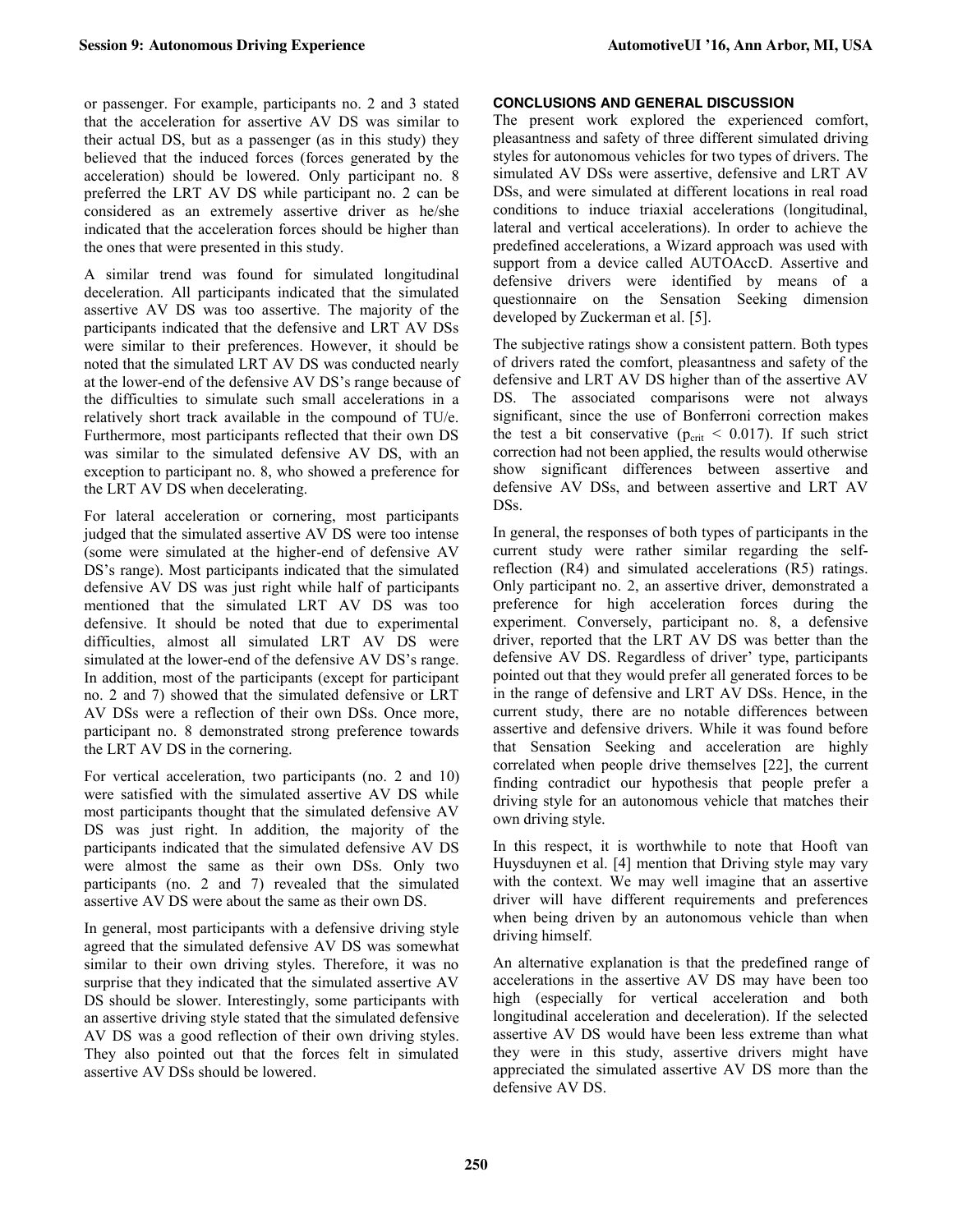Finally, a note on the applied method. The use a Wizard approach has the disadvantage that there is variation in the realized forces, so that participants did not always receive exactly the same forces. However, through the use of the AutoAccD device the realized forces could be kept mostly in the intended range. In addition, the advantage of the Wizard approach is that autonomous driving can be simulated in real road conditions, allowing us to address questions that could otherwise be addressed only in driving simulators or after an autonomous vehicle has become available.

In summary, both types of drivers preferred the defensive and LRT AV DSs, although it cannot be ruled out that the ranges for the assertive AV DS was not adequately defined. The finding that the AV DS does not match the self-driven DS may be related to the possibility that driving style also depends on the context and motive [8] of why one is driving or travelling. For instance, in some situations users of autonomous vehicles may choose a more comfortable setting as they wish to utilize their time for secondary/nondriving tasks inside the AV, while in other situations they may select the assertive AV DS when they want to have a thrilling driving experience or are late for a meeting or an interview, and are willing to sacrifice physical comfort. To enable users to make the driving style dependent on the situation, a user interface to select the preferred acceleration as shown in Figure 3 may be developed in order to maximize the experiences in riding an AV in the near future. Further studies should be conducted to investigate the preferred ranges of acceleration in different contexts or in different situations, such as the use of secondary tasks inside the AV.



**Figure 3. Example of user interface for preferred AV DSs selection**

# **ACKNOWLEDGMENTS**

The authors would like to express their gratitude to Universiti Teknikal Malaysia Melaka (UTeM) and Ministry of Education (MOE), Malaysia for the funding of the Ph.D. programs of Nidzamuddin Md. Yusof and Juffrizal Karjanto and also the post-doctoral program of Muhammad Zahir Hassan in the Industrial Design Department, TU/e, Netherlands. A special thanks to Erwin Meinders from Mechanical Eng. Department, TU/e for his kind assistances with the testing vehicle set up.

#### **REFERENCES**

- 1. C. Diels. 2014. Will autonomous vehicles make us sick?. In *Contemporary Ergonomics and Human Factors*, S. Sharples and S. Shorrock (eds.). 301–307.
- 2. A. E. af Wåhlberg. 2006. Short-term effects of training in economical driving: Passenger comfort and driver acceleration behavior. *International Journal of Industrial Ergonomics.* 36, 2, 151–163.
- 3. O. Taubman-Ben-Ari, M. Mikulincer, and O. Gillath. 2004. The multidimensional driving style inventory - Scale construct and validation. *Accident Analysis and Prevention.* 36, 3, 323–332.
- 4. H. Hooft van Huysduynen, J. Terken, J. Martens, and B. Eggen. 2015. Measuring Driving Styles : A Validation of the Multidimensional Driving Style Inventory. In *7th International Conference on Automotive User Interfaces and Interactive Vehicular Applications.* 257–264.
- 5. M. Zuckerman, D. Michael Kuhlman, M. Joireman, and H. Kraft. 1993. Five robust questionnaire scale factors of personality without culture. *Personality and Individual Differences.* 12, 9, 929–941.
- 6. E. R. Dahlen, R. C. Martin, K. Ragan, and M. M. Kuhlman. 2005. Driving anger, sensation seeking, impulsiveness, and boredom proneness in the prediction of unsafe driving. *Accident Analysis and Prevention.* 37, 2, 341–348.
- 7. T. Vaa. 2007. Modelling Driver Behaviour on Basis of Emotions and Feelings: Intelligent Transport Systems and Behavioural Adaptations. In *Modelling Driver Behaviour in Automotive Environments: Critical Issues in Driver Interactions with Intelligent Transport Systems,* P. C. Cacciabue (ed.). 208–232.
- 8. H. Summala. 2007. Towards understanding motivational and emotional factors in driver behaviour: Comfort through satisficing. In *Modelling Driver Behaviour in Automotive Environments: Critical Issues in Driver Interactions with Intelligent Transport Systems*, P. C. Cacciabue (ed.). 189–207.
- 9. S. Le Vine, A. Zolfaghari, and J. Polak. 2015. Autonomous cars: The tension between occupant experience and intersection capacity. *Transportation Research Part C: Emerging Technologies.* 52, 1–14.
- 10. G. Reymond and A. Kemeny. 2000. Motion Cueing in the Renault Driving Simulator. *Vehicle System Dynamics.* 34, 4, 249–259.
- 11. J. A. Molino, K. S. Opiela, B. J. Katz, and M. J. Moyer. 2005. Validate First; Simulate Later: A New Approach Used at the FHWA Highway Driving Simulator. In *Proceedings of Driver Simulation Conference.* 411– 420.
- 12. S. Baltodano, S. Sibi, N. Martelaro, N. Gowda, and W. Ju. 2015. The RRADS Platform: A Real Road